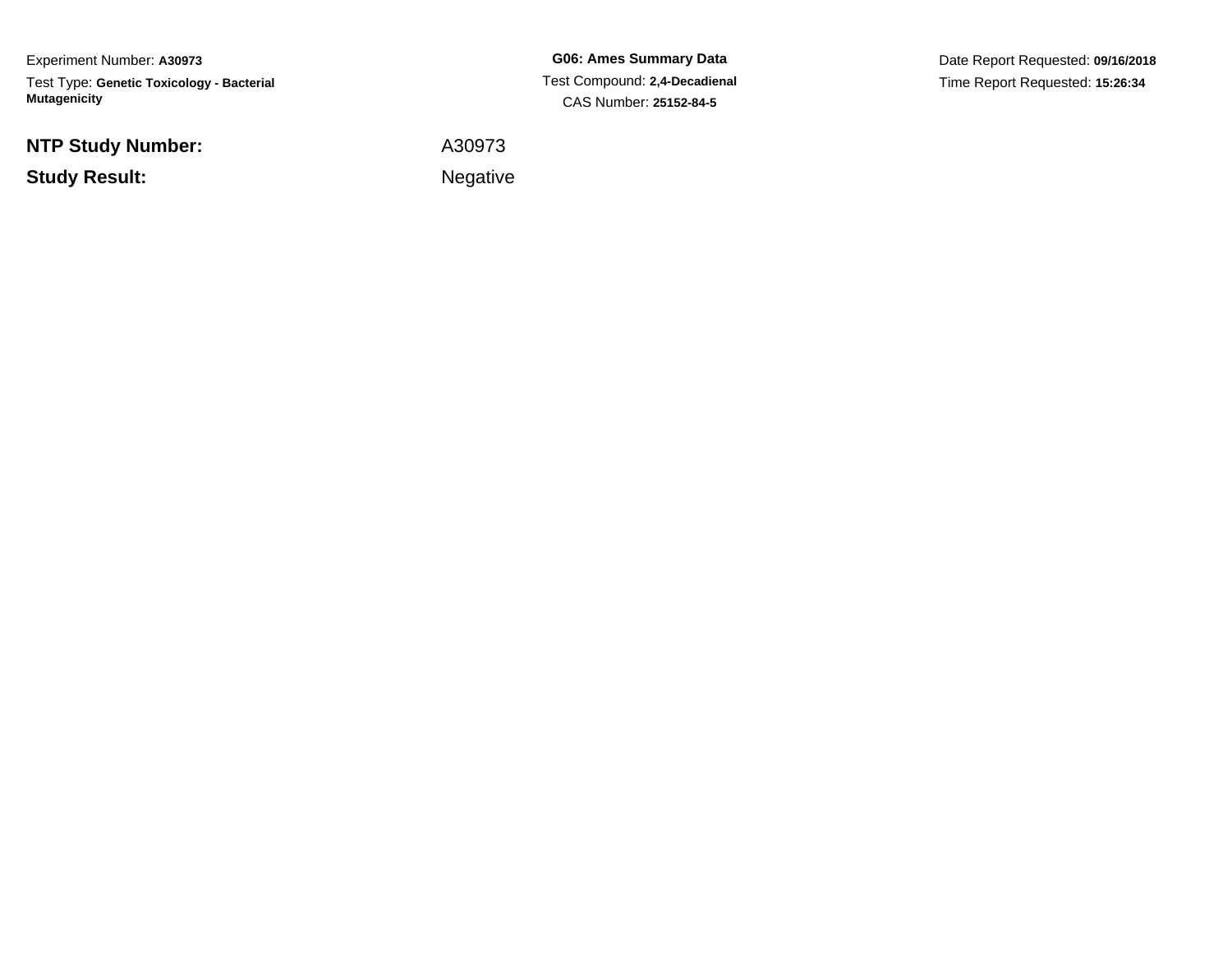Test Type: **Genetic Toxicology - Bacterial Mutagenicity**

**G06: Ames Summary Data** Test Compound: **2,4-Decadienal** CAS Number: **25152-84-5**

Date Report Requested: **09/16/2018**Time Report Requested: **15:26:34**

|                               |                   |                   | Strain: TA100          |                        |                     |
|-------------------------------|-------------------|-------------------|------------------------|------------------------|---------------------|
| Dose (ug/Plate)               | <b>Without S9</b> | <b>Without S9</b> | <b>With 10% Rat S9</b> | <b>With 30% Rat S9</b> | With 10% Hamster S9 |
| Vehicle Control <sup>1</sup>  | $141 \pm 3.5$     | $128 \pm 2.2$     | $137 \pm 1.5$          | $144 \pm 3.5$          | $121 \pm 4.3$       |
| 0.1                           | $141 \pm 3.0$     | $126 \pm 1.9$     |                        |                        |                     |
| 0.3                           | $137 \pm 3.2$     | $129 \pm 2.9$     |                        |                        |                     |
| 1.0                           | $133 \pm 2.8$     | $131 \pm 3.1$     | $131 \pm 3.5$          | $140 \pm 3.2$          | $123 \pm 3.6$       |
| 3.0                           | $141 \pm 4.5$     | $131 \pm 3.2$     | $137 \pm 3.0$          | $134 \pm 4.4$          | $119 \pm 4.4$       |
| 10.0                          | $140 \pm 3.8$     | $104 \pm 2.4^s$   | $133 \pm 4.1$          | $133 \pm 1.7$          | $119 \pm 3.8$       |
| 33.0                          |                   |                   | $131 \pm 4.1$          | $140 \pm 2.7$          | $120 \pm 2.7$       |
| 100.0                         |                   |                   | $135 \pm 4.4$          | $139 \pm 4.6$          | $113 \pm 3.5$       |
| <b>Trial Summary</b>          | Negative          | Negative          | Negative               | Negative               | Negative            |
| Positive Control <sup>2</sup> |                   |                   | $906 \pm 8.7$          | $457 \pm 9.0$          | $1017 \pm 8.2$      |
| Positive Control <sup>3</sup> | $591 \pm 5.8$     | $844 \pm 37.9$    |                        |                        |                     |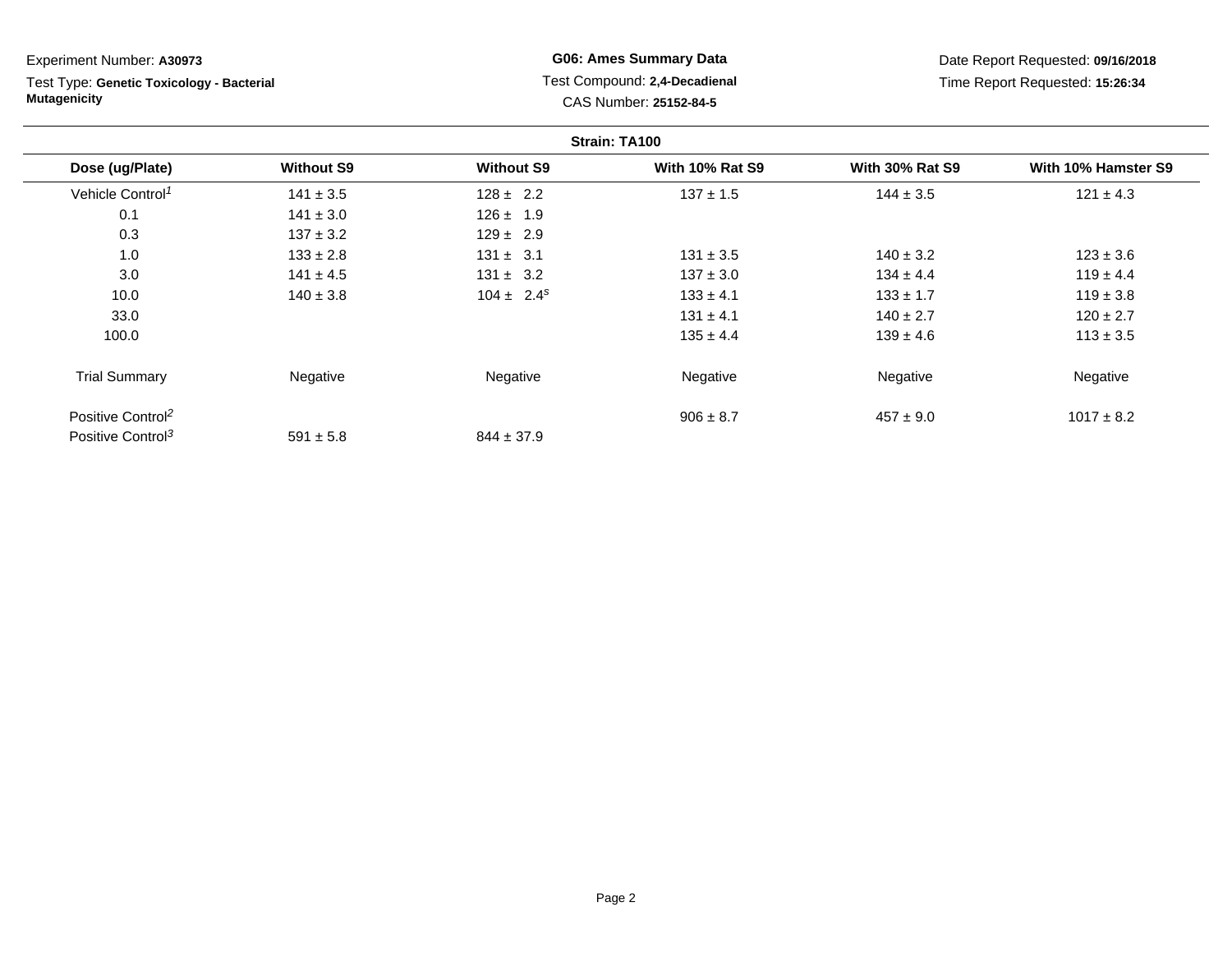Test Type: **Genetic Toxicology - Bacterial Mutagenicity**

| Dose (ug/Plate)                                                | With 30% Hamster S9 |
|----------------------------------------------------------------|---------------------|
| Vehicle Control <sup>1</sup>                                   | $139 \pm 3.2$       |
| 0.1                                                            |                     |
| 0.3                                                            |                     |
| 1.0                                                            | $137 \pm 3.5$       |
| 3.0                                                            | $147 \pm 4.1$       |
| 10.0                                                           | $133 \pm 1.7$       |
| 33.0                                                           | $139 \pm 4.1$       |
| 100.0                                                          | $142 \pm 3.2$       |
| <b>Trial Summary</b>                                           | Negative            |
| Positive Control <sup>2</sup><br>Positive Control <sup>3</sup> | $859 \pm 32.9$      |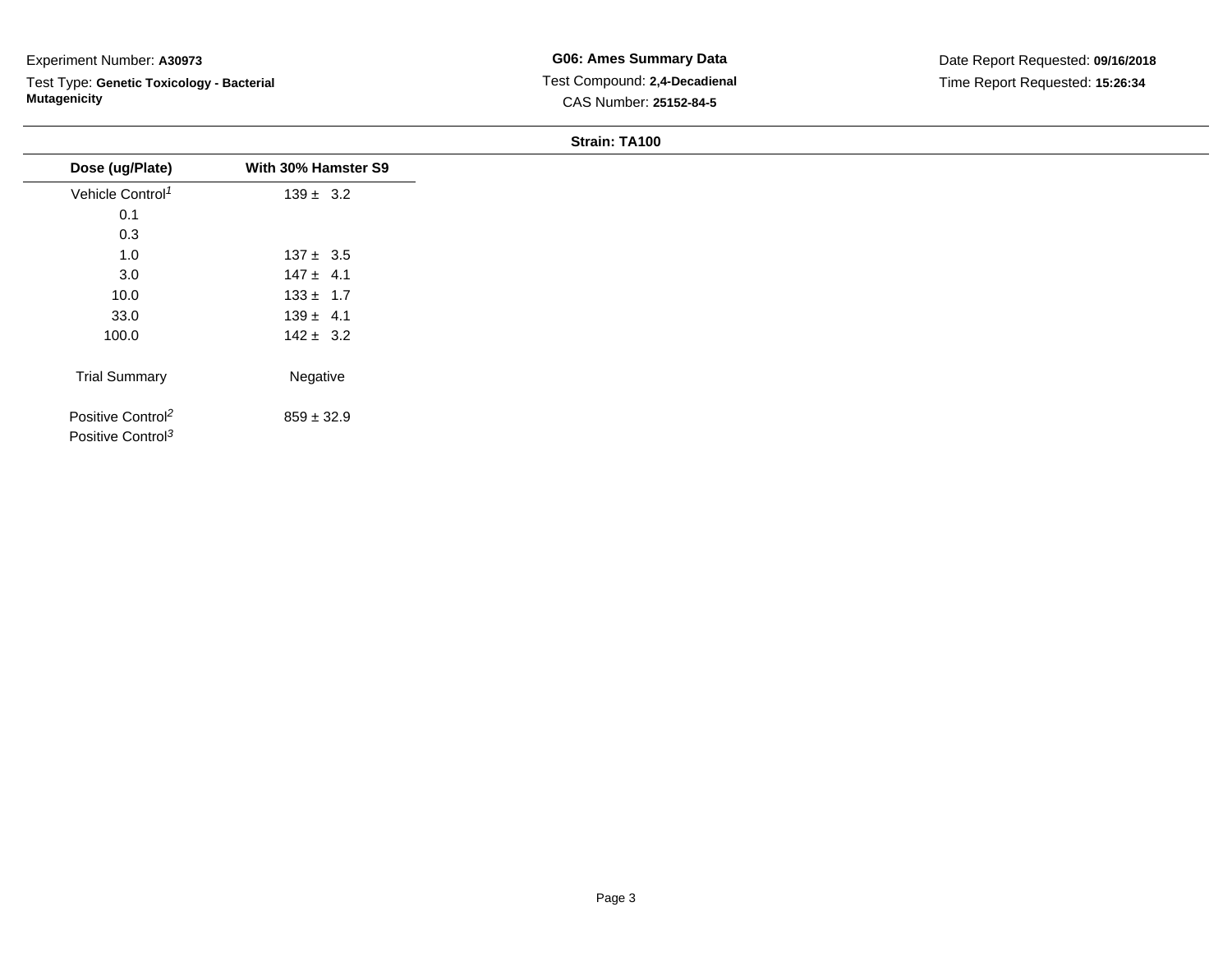Test Type: **Genetic Toxicology - Bacterial Mutagenicity**

**G06: Ames Summary Data** Test Compound: **2,4-Decadienal** CAS Number: **25152-84-5**

Date Report Requested: **09/16/2018**Time Report Requested: **15:26:34**

|                               |                   |                   | Strain: TA1535         |                        |                     |
|-------------------------------|-------------------|-------------------|------------------------|------------------------|---------------------|
| Dose (ug/Plate)               | <b>Without S9</b> | <b>Without S9</b> | <b>With 10% Rat S9</b> | <b>With 30% Rat S9</b> | With 10% Hamster S9 |
| Vehicle Control <sup>1</sup>  | $21 \pm 1.2$      | $23 \pm 1.2$      | $15 \pm 1.8$           | $18 \pm 1.5$           | $14 \pm 2.1$        |
| 0.1                           | $20 \pm 0.3$      | $23 \pm 2.3$      |                        |                        |                     |
| 0.3                           | $17 \pm 2.3$      | $23 \pm 2.2$      |                        |                        |                     |
| 1.0                           | $22 \pm 5.3$      | $20 \pm 1.9$      | $15 \pm 2.2$           | $16 \pm 1.2$           | $14 \pm 1.7$        |
| 3.0                           | $15 \pm 0.9$      | $19 \pm 2.9$      | $15 \pm 2.7$           | $18 \pm 1.8$           | $14 \pm 1.3$        |
| 10.0                          | $3 \pm 0.9^{s}$   | $17 \pm 2.6$      | $13 \pm 1.3$           | $16 \pm 2.3$           | $14 \pm 1.9$        |
| 33.0                          |                   |                   | $15 \pm 1.7$           | $15 \pm 2.0$           | $13 \pm 2.3$        |
| 100.0                         |                   |                   | $15 \pm 2.2$           | $16 \pm 1.9$           | $15 \pm 2.0$        |
| <b>Trial Summary</b>          | Negative          | Negative          | Negative               | Negative               | Negative            |
| Positive Control <sup>2</sup> |                   |                   | $394 \pm 2.4$          | $251 \pm 6.9$          | $321 \pm 6.7$       |
| Positive Control <sup>3</sup> | $336 \pm 3.9$     | $326 \pm 4.4$     |                        |                        |                     |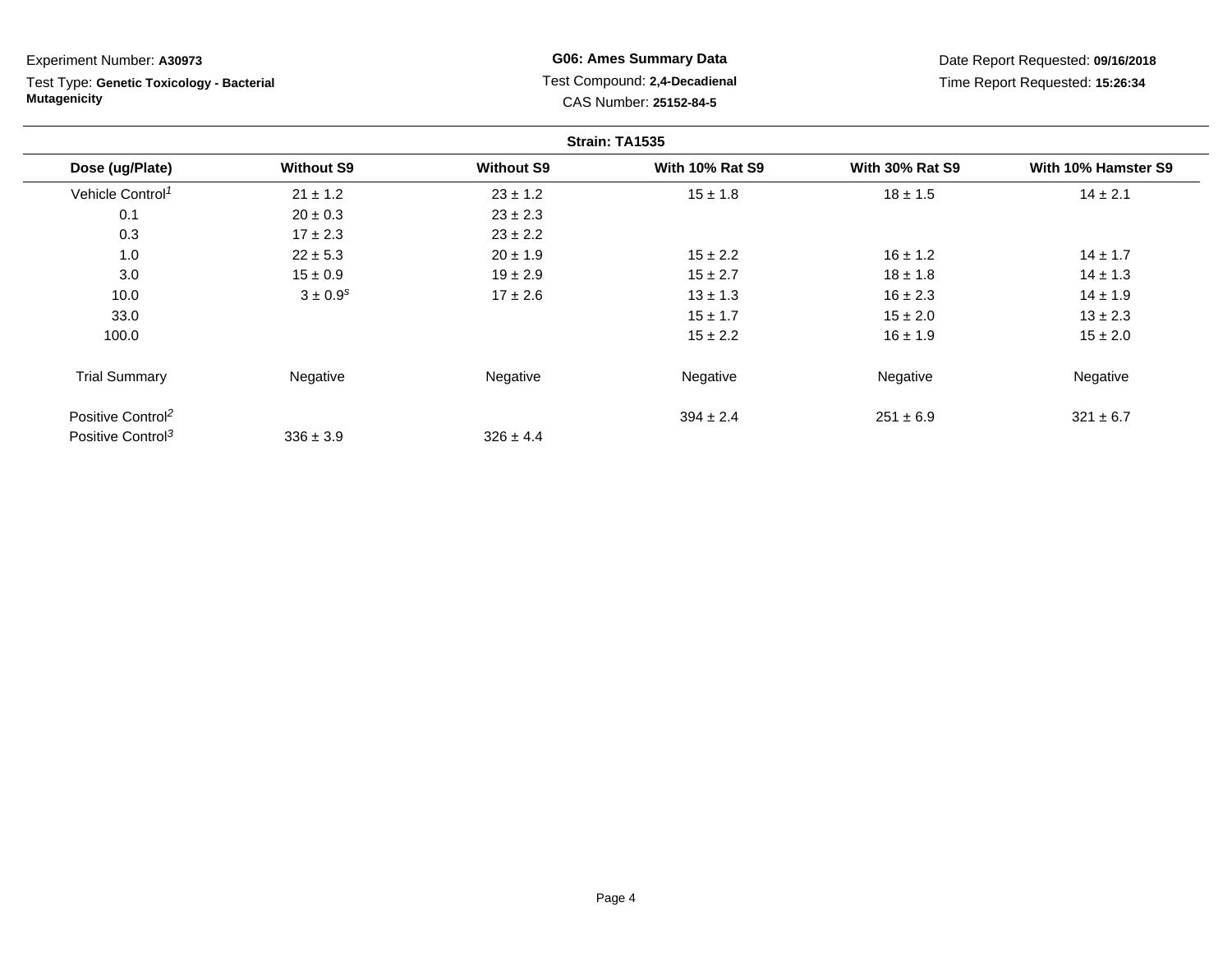Test Type: **Genetic Toxicology - Bacterial Mutagenicity**

| Dose (ug/Plate)                                                | With 30% Hamster S9 |
|----------------------------------------------------------------|---------------------|
| Vehicle Control <sup>1</sup>                                   | $19 \pm 1.5$        |
| 0.1                                                            |                     |
| 0.3                                                            |                     |
| 1.0                                                            | $16 \pm 1.7$        |
| 3.0                                                            | $17 \pm 0.7$        |
| 10.0                                                           | $17 \pm 2.1$        |
| 33.0                                                           | $15 \pm 2.0$        |
| 100.0                                                          | $17 \pm 1.8$        |
| <b>Trial Summary</b>                                           | Negative            |
| Positive Control <sup>2</sup><br>Positive Control <sup>3</sup> | $262 \pm 6.4$       |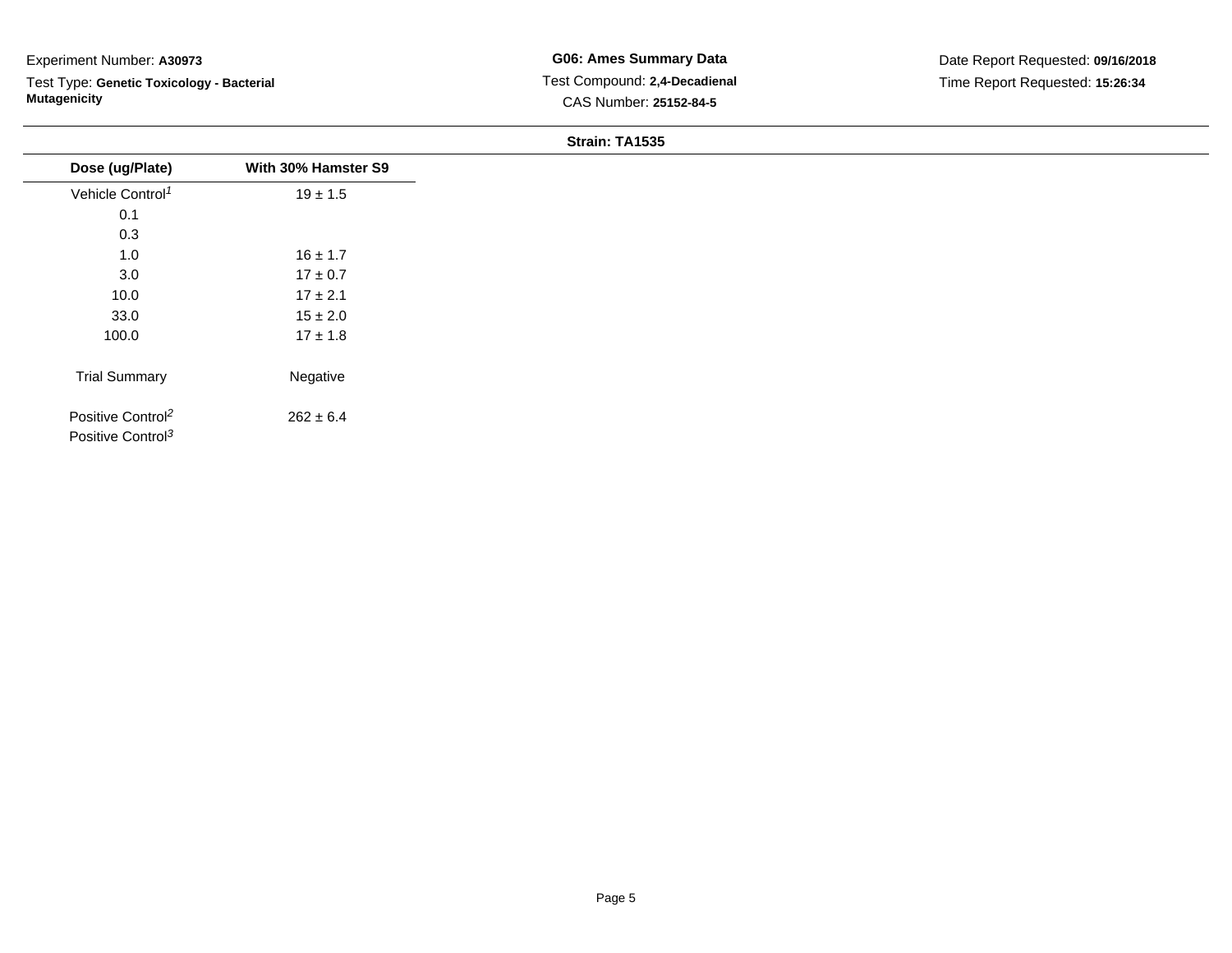| Experiment Number: A30973                                        |                   |                   | <b>G06: Ames Summary Data</b>                           |                        | Date Report Requested: 09/16/2018 |
|------------------------------------------------------------------|-------------------|-------------------|---------------------------------------------------------|------------------------|-----------------------------------|
| Test Type: Genetic Toxicology - Bacterial<br><b>Mutagenicity</b> |                   |                   | Test Compound: 2,4-Decadienal<br>CAS Number: 25152-84-5 |                        | Time Report Requested: 15:26:34   |
|                                                                  |                   |                   | <b>Strain: TA97</b>                                     |                        |                                   |
| Dose (ug/Plate)                                                  | <b>Without S9</b> | <b>Without S9</b> | <b>With 10% Rat S9</b>                                  | <b>With 30% Rat S9</b> | With 10% Hamster S9               |
| Vehicle Control <sup>1</sup>                                     | $101 \pm 2.6$     | $100 \pm 3.3$     | $130 \pm 2.2$                                           | $124 \pm 3.1$          | $121 \pm 3.2$                     |
| 0.1                                                              | $101 \pm 2.1$     | $100 \pm 3.9$     |                                                         |                        |                                   |
| 0.3                                                              | $97 \pm 4.0$      | $97 \pm 1.8$      |                                                         |                        |                                   |
| 1.0                                                              | $105 \pm 4.0$     | $99 \pm 3.2$      | $128 \pm 2.8$                                           | $123 \pm 2.6$          | $120 \pm 2.7$                     |
| 3.0                                                              | $104 \pm 2.4$     | $95 \pm 1.5$      | $129 \pm 2.4$                                           | $125 \pm 2.6$          | $123 \pm 2.9$                     |
| 10.0                                                             | $98 \pm 2.3$      | $90 \pm 2.9$      | $127 \pm 3.1$                                           | $122 \pm 3.2$          | $116 \pm 3.2$                     |
| 33.0                                                             |                   |                   | $123 \pm 2.6$                                           | $126 \pm 2.6$          | $119 \pm 2.4$                     |
| 100.0                                                            |                   |                   | $123 \pm 3.8$                                           | $129 \pm 2.3$          | $116 \pm 2.3$                     |
| <b>Trial Summary</b>                                             | Negative          | Negative          | Negative                                                | Negative               | Negative                          |
| Positive Control <sup>2</sup>                                    |                   |                   | $503 \pm 24.5$                                          | $545 \pm 4.8$          | $755 \pm 5.1$                     |
| Positive Control <sup>4</sup>                                    | $459 \pm 13.5$    | $445 \pm 4.1$     |                                                         |                        |                                   |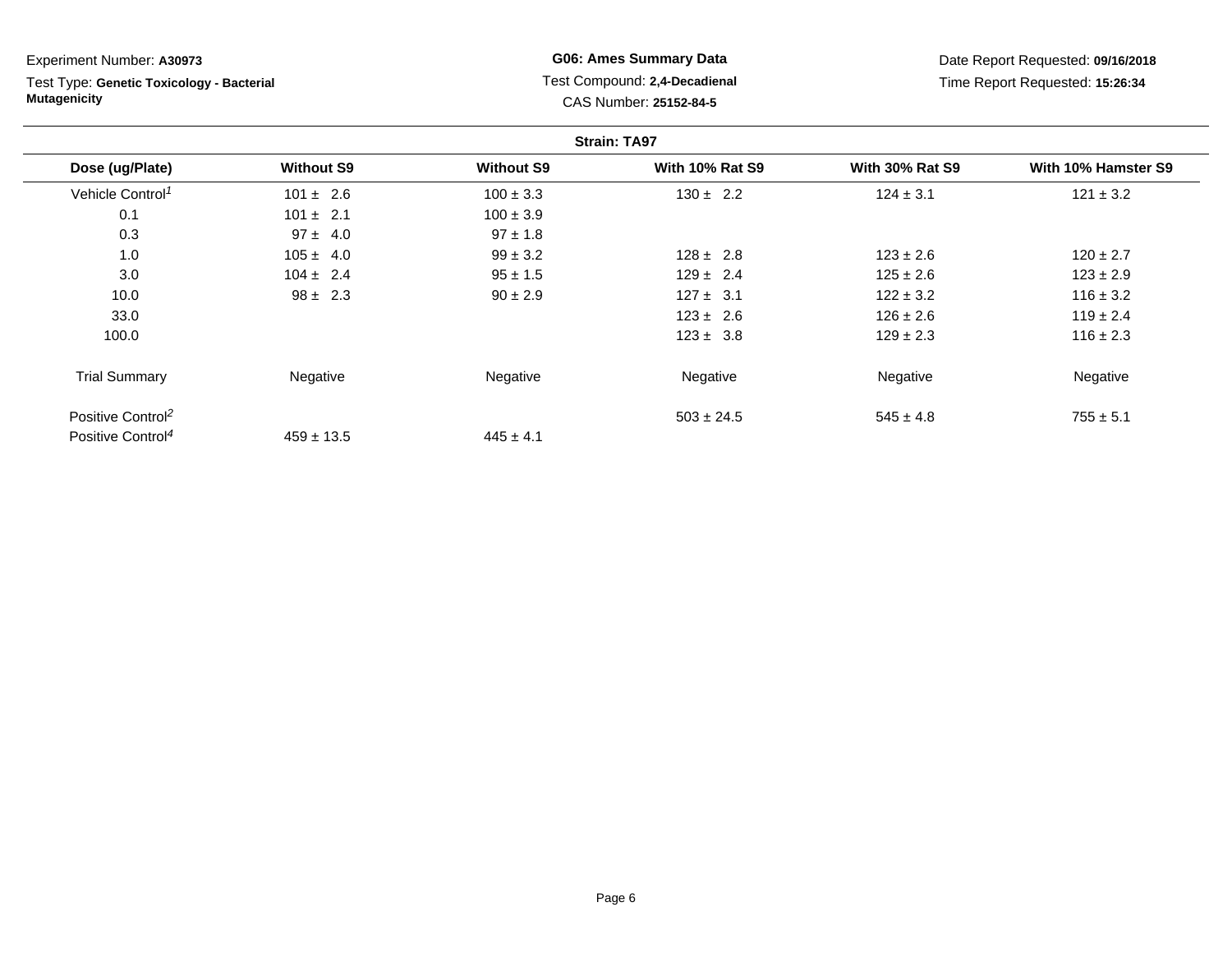Test Type: **Genetic Toxicology - Bacterial Mutagenicity**

| Dose (ug/Plate)                                                | With 30% Hamster S9 |
|----------------------------------------------------------------|---------------------|
| Vehicle Control <sup>1</sup>                                   | $133 \pm 2.7$       |
| 0.1                                                            |                     |
| 0.3                                                            |                     |
| 1.0                                                            | $130 \pm 2.6$       |
| 3.0                                                            | $128 \pm 3.2$       |
| 10.0                                                           | $133 \pm 2.5$       |
| 33.0                                                           | $126 \pm 3.2$       |
| 100.0                                                          | $117 \pm 2.7$       |
| <b>Trial Summary</b>                                           | Negative            |
| Positive Control <sup>2</sup><br>Positive Control <sup>4</sup> | $889 \pm 6.6$       |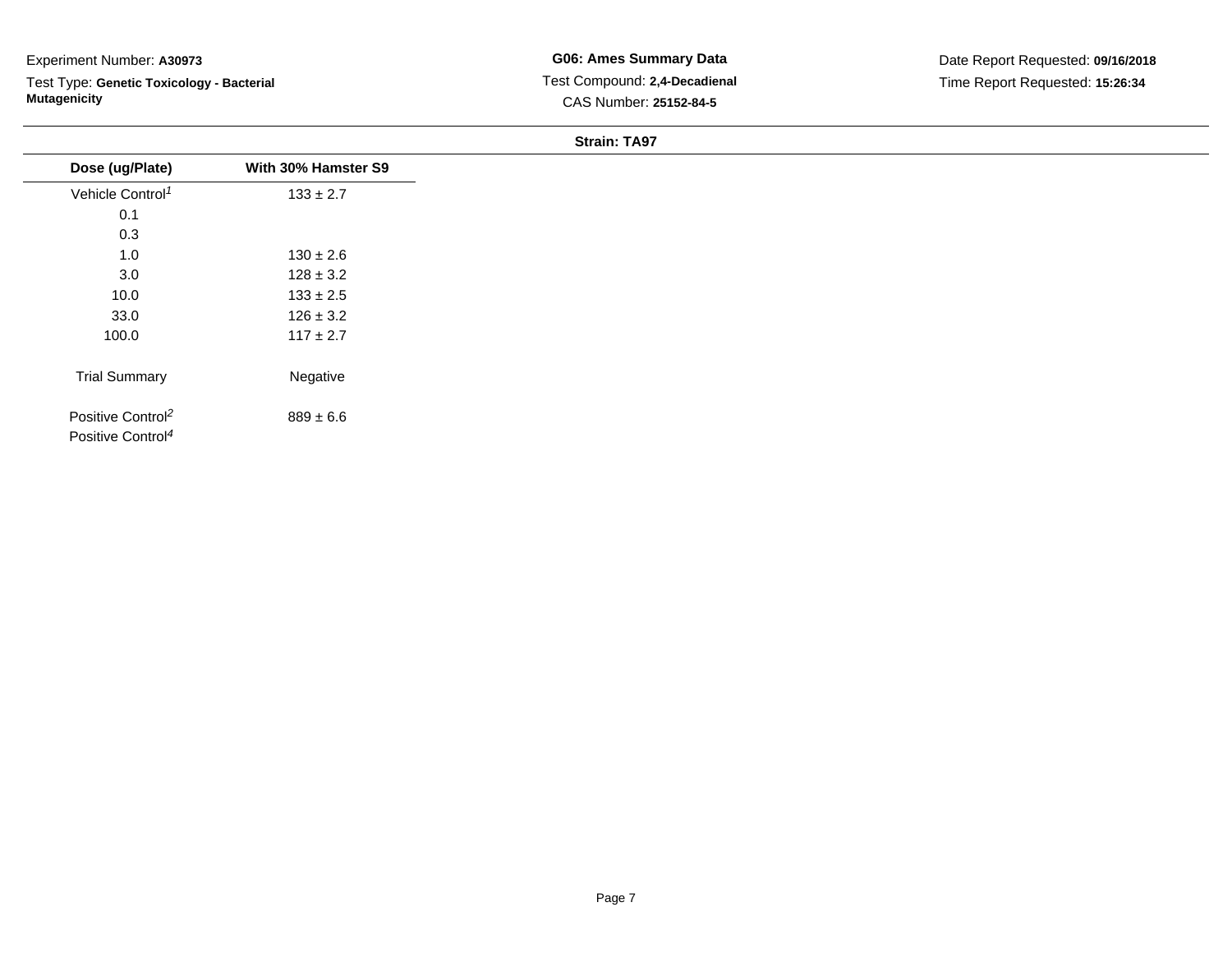**Strain: TA98Dose (ug/Plate) Without S9 Without S9 With 10% Rat S9 With 30% Rat S9 With 10% Hamster S9** Vehicle Control<sup>1</sup>  $24 \pm 2.1$ 1  $23 \pm 2.1$   $26 \pm 2.2$   $31 \pm 2.2$   $36 \pm 2.8$ 0.11  $25 \pm 0.9$   $23 \pm 4.7$ 0.33 21 ± 1.5 22 ± 1.5 1.00 22 ± 2.5 24 ± 1.2 26 ± 3.2 34 ± 2.0 35 ± 2.7 3.00 22 ± 1.9 24 ± 3.4 27 ± 2.0 32 ± 2.8 33 ± 2.3 10.00  $24 \pm 1.7$   $19 \pm 2.3$   $29 \pm 2.1$   $33 \pm 1.9$   $32 \pm 2.2$ 33.00  $25 \pm 2.3$   $37 \pm 2.1$   $26 \pm 2.0$ 100.00  $21 \pm 1.2$   $29 \pm 3.0$   $28 \pm 1.9$ Trial Summary Negative Negative Negative Negative Negative Positive Control<sup>2</sup>  $822 \pm 8.4$  $425 \pm 8.4$  981  $\pm 7.2$ Experiment Number: **A30973**Test Type: **Genetic Toxicology - BacterialMutagenicityG06: Ames Summary Data** Test Compound: **2,4-Decadienal**CAS Number: **25152-84-5**Date Report Requested: **09/16/2018**Time Report Requested: **15:26:34**

 $415 \pm 7.9$ 

Positive Control<sup>5</sup>

 $264 \pm 7.8$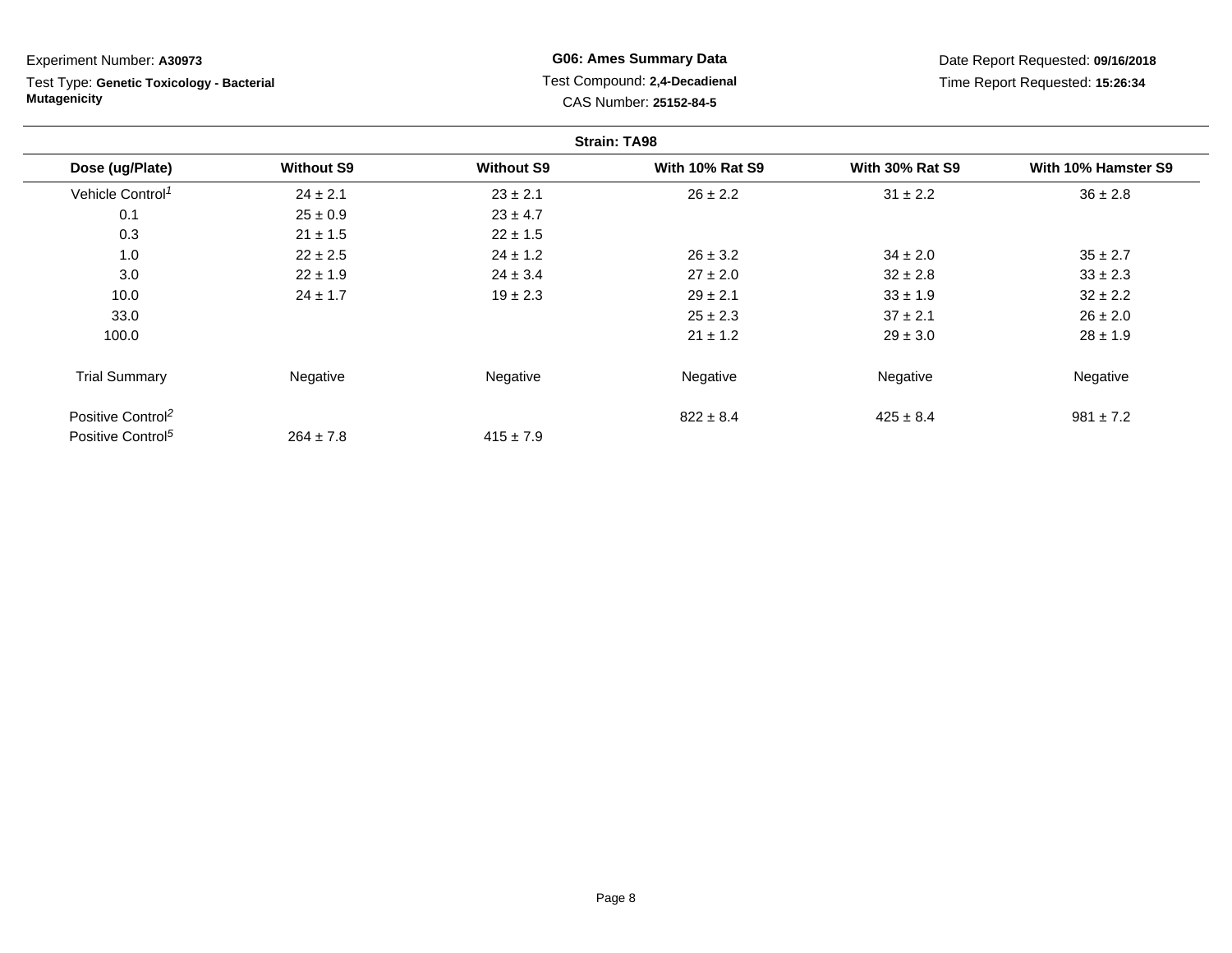Test Type: **Genetic Toxicology - Bacterial Mutagenicity**

| Dose (ug/Plate)                                                | With 30% Hamster S9 |
|----------------------------------------------------------------|---------------------|
| Vehicle Control <sup>1</sup>                                   | $32 \pm 2.1$        |
| 0.1                                                            |                     |
| 0.3                                                            |                     |
| 1.0                                                            | $33 \pm 1.2$        |
| 3.0                                                            | $29 \pm 1.9$        |
| 10.0                                                           | $30 \pm 1.5$        |
| 33.0                                                           | $29 \pm 2.6$        |
| 100.0                                                          | $33 \pm 2.9$        |
| <b>Trial Summary</b>                                           | Negative            |
| Positive Control <sup>2</sup><br>Positive Control <sup>5</sup> | $556 \pm 4.0$       |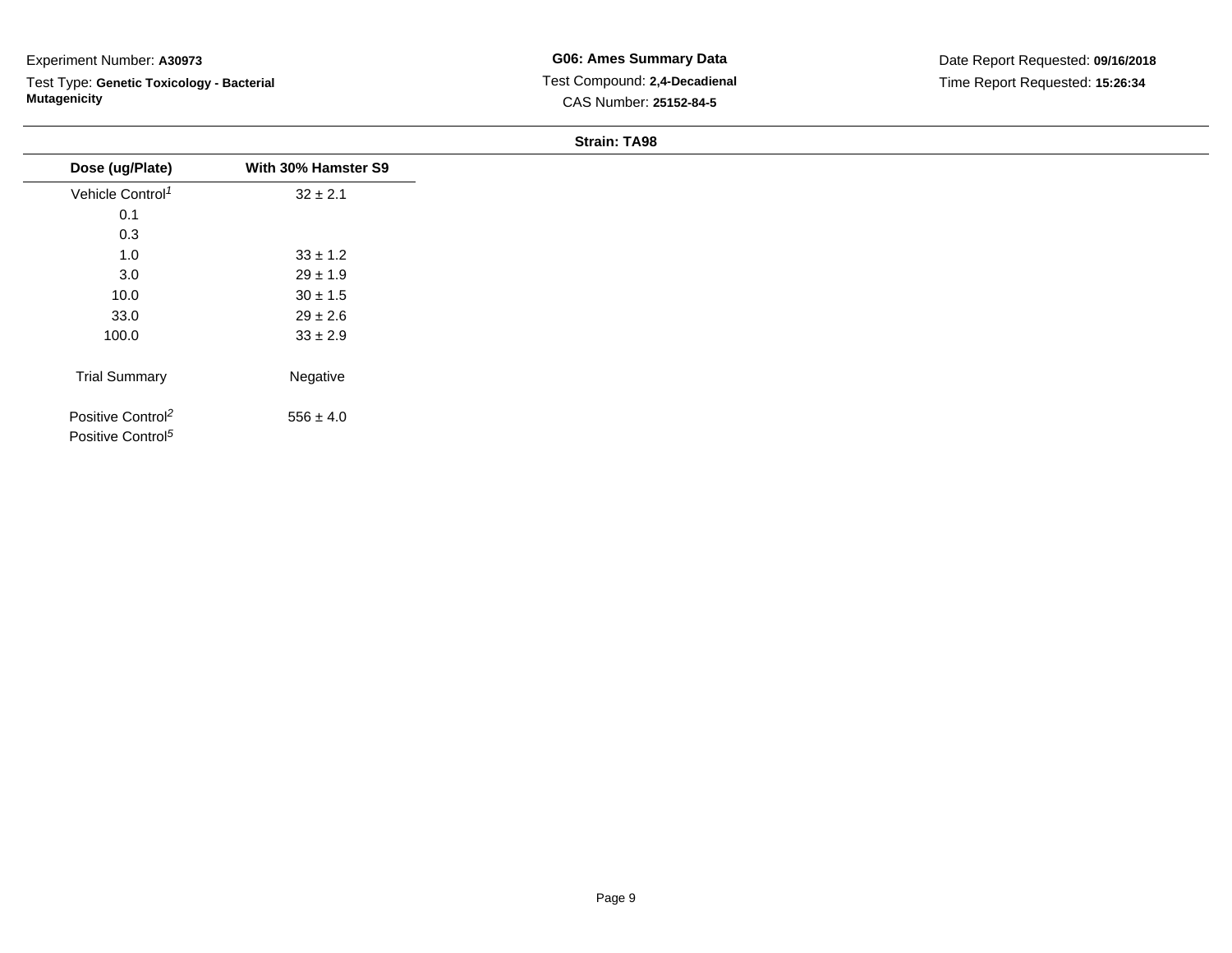**Strain: TA102Dose (ug/Plate) Without S9 Without S9 With 10% Rat S9 With 30% Rat S9 With 10% Hamster S9** Vehicle Control<sup>1</sup>  $221 \pm 2.6$ 6 209 ± 4.4 228 ± 3.5 266 ± 2.3 239 ± 3.2 0.11  $223 \pm 3.6$  211  $\pm 3.4$ 0.33 223 ± 3.8 210 ± 5.2 1.00 222 ± 2.5 214 ± 4.9 233 ± 4.7 264 ± 4.9 239 ± 3.3 3.00 225 ± 2.6 207 ± 3.3 233 ± 3.8 266 ± 3.2 237 ± 3.4 10.00 211 ± 3.9 199 ± 2.4 230 ± 4.6 273 ± 3.7 236 ± 3.2 33.0 $230 \pm 3.5$  257 ± 4.1 229 ± 4.9 100.00  $227 \pm 2.4$   $267 \pm 2.2$   $224 \pm 3.5$ Trial Summary Negative Negative Negative Negative Negative Positive Control<sup>6</sup>  $1077 \pm 8.0$  $1353 \pm 7.8$ Positive Control<sup>7</sup>  $1017 \pm 8.2$  $980 \pm 11.1$  1009  $\pm 8.4$ Experiment Number: **A30973**Test Type: **Genetic Toxicology - BacterialMutagenicityG06: Ames Summary Data** Test Compound: **2,4-Decadienal**CAS Number: **25152-84-5**Date Report Requested: **09/16/2018**Time Report Requested: **15:26:34**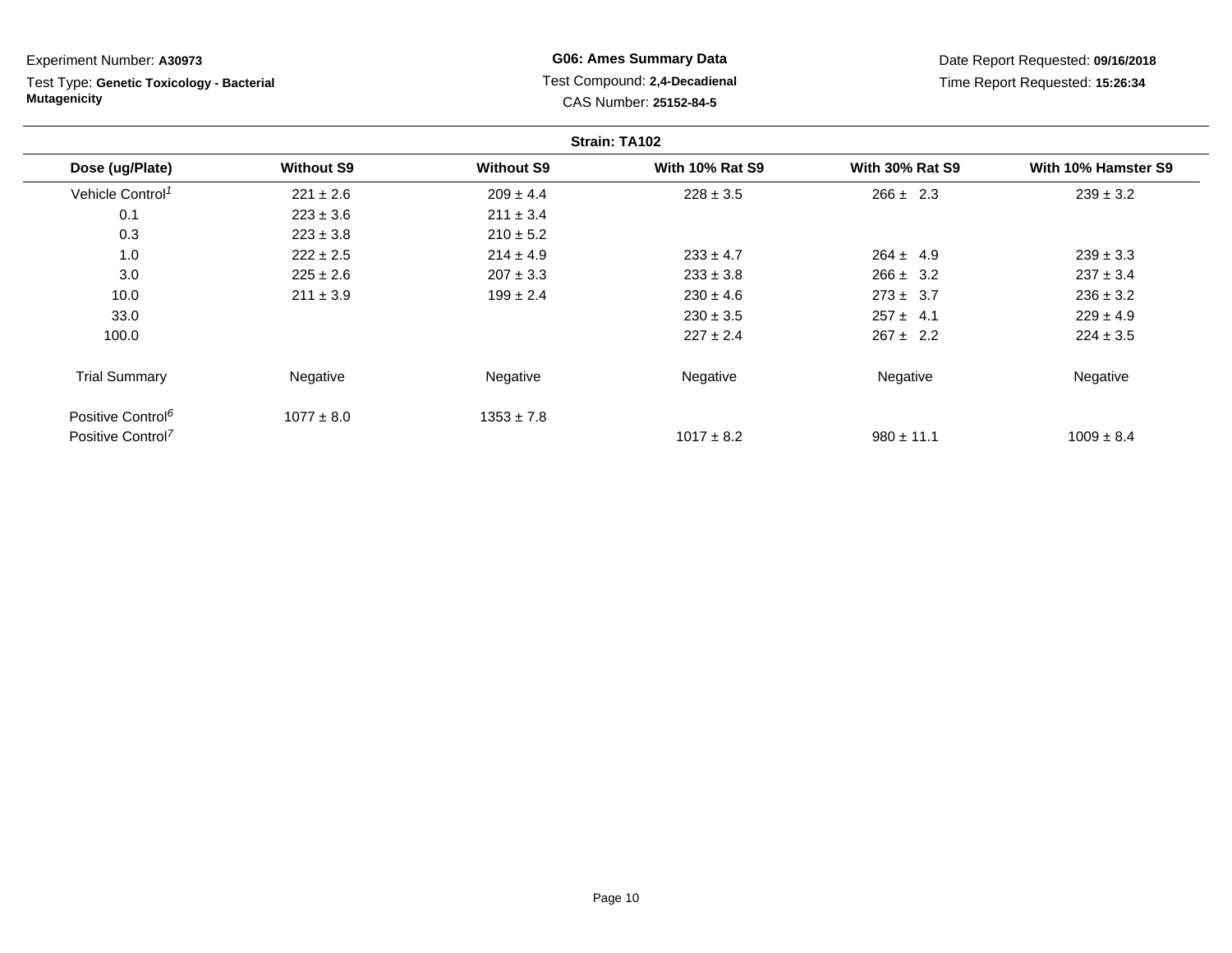Test Type: **Genetic Toxicology - Bacterial Mutagenicity**

| Dose (ug/Plate)               | With 30% Hamster S9 |
|-------------------------------|---------------------|
| Vehicle Control <sup>1</sup>  | $267 \pm 2.3$       |
| 0.1                           |                     |
| 0.3                           |                     |
| 1.0                           | $261 \pm 3.8$       |
| 3.0                           | $262 \pm 4.1$       |
| 10.0                          | $269 \pm 4.1$       |
| 33.0                          | $261 \pm 4.1$       |
| 100.0                         | $255 \pm 1.5$       |
| <b>Trial Summary</b>          | Negative            |
| Positive Control <sup>6</sup> |                     |
| Positive Control <sup>7</sup> | $961 \pm 6.1$       |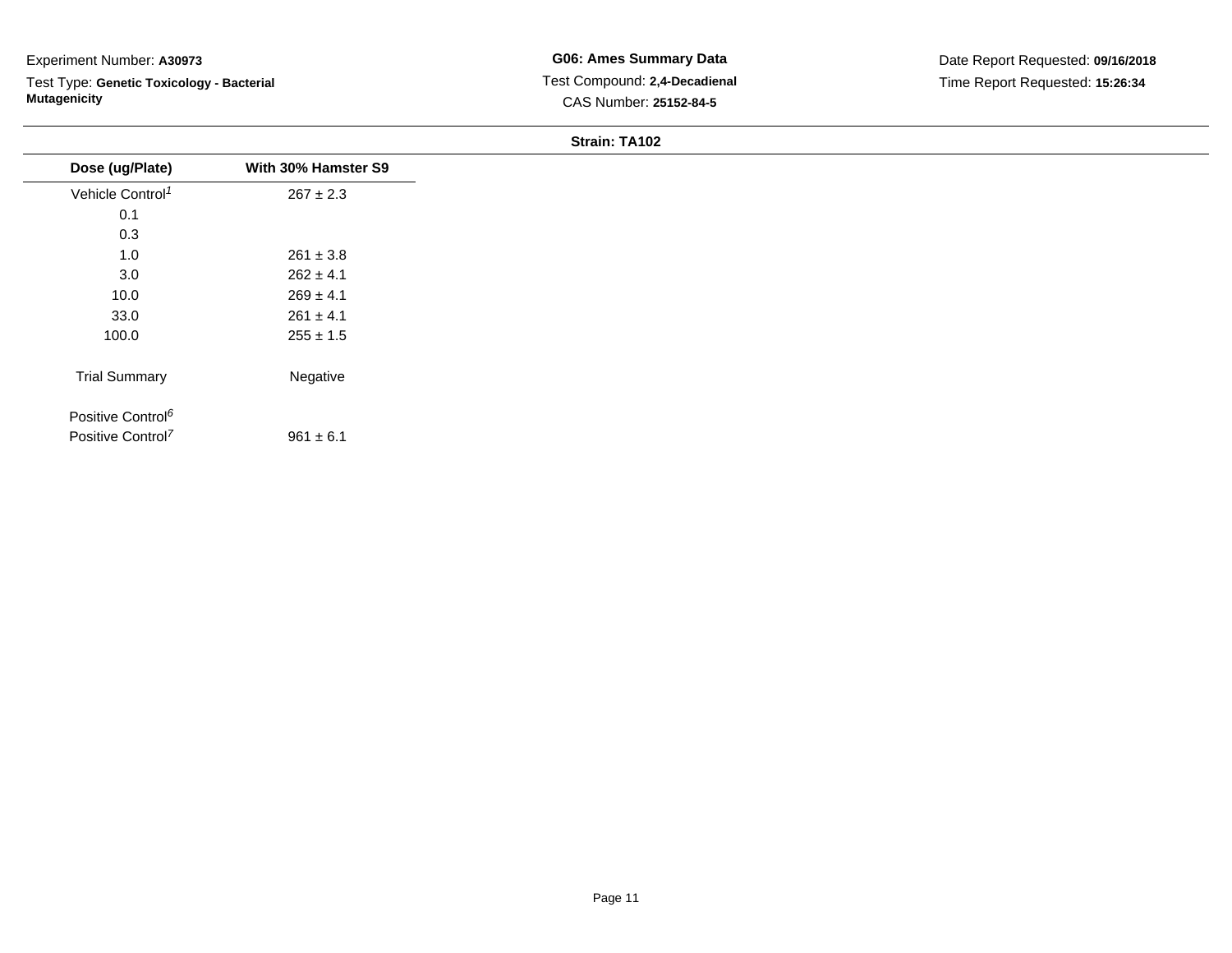Experiment Number: **A30973**Test Type: **Genetic Toxicology - Bacterial Mutagenicity**

**G06: Ames Summary Data** Test Compound: **2,4-Decadienal** CAS Number: **25152-84-5**

Date Report Requested: **09/16/2018**Time Report Requested: **15:26:34**

|                               |                   |                   | <b>Strain: TA104</b>   |                        |                     |
|-------------------------------|-------------------|-------------------|------------------------|------------------------|---------------------|
| Dose (ug/Plate)               | <b>Without S9</b> | <b>Without S9</b> | <b>With 10% Rat S9</b> | <b>With 30% Rat S9</b> | With 10% Hamster S9 |
| Vehicle Control <sup>1</sup>  | $232 \pm 3.8$     | $235 \pm 3.5$     | $314 \pm 3.3$          | $296 \pm 3.5$          | $309 \pm 3.8$       |
| 0.1                           | $230 \pm 4.2$     | $233 \pm 3.5$     |                        |                        |                     |
| 0.3                           | $233 \pm 3.4$     | $238 \pm 3.5$     |                        |                        |                     |
| 1.0                           | $229 \pm 3.8$     | $237 \pm 4.1$     | $318 \pm 3.8$          | $301 \pm 4.4$          | $311 \pm 4.4$       |
| 3.0                           | $216 \pm 4.1$     | $237 \pm 3.8$     | $310 \pm 5.7$          | $295 \pm 4.3$          | $312 \pm 4.2$       |
| 10.0                          | $194 \pm 2.3$     | $234 \pm 3.5$     | $313 \pm 2.0$          | $294 \pm 6.5$          | $301 \pm 3.2$       |
| 33.0                          |                   |                   | $320 \pm 3.5$          | $293 \pm 3.5$          | $303 \pm 4.1$       |
| 100.0                         |                   |                   | $283 \pm 2.7$          | $240 \pm 6.7$          | $287 \pm 5.6$       |
| <b>Trial Summary</b>          | Negative          | Negative          | Negative               | Negative               | Negative            |
| Positive Control <sup>2</sup> |                   |                   |                        |                        | $1068 \pm 8.6$      |
| Positive Control <sup>8</sup> |                   |                   | $1170 \pm 7.8$         | $999 \pm 11.4$         |                     |
| Positive Control <sup>7</sup> | $1035 \pm 13.9$   | $1009 \pm 5.8$    |                        |                        |                     |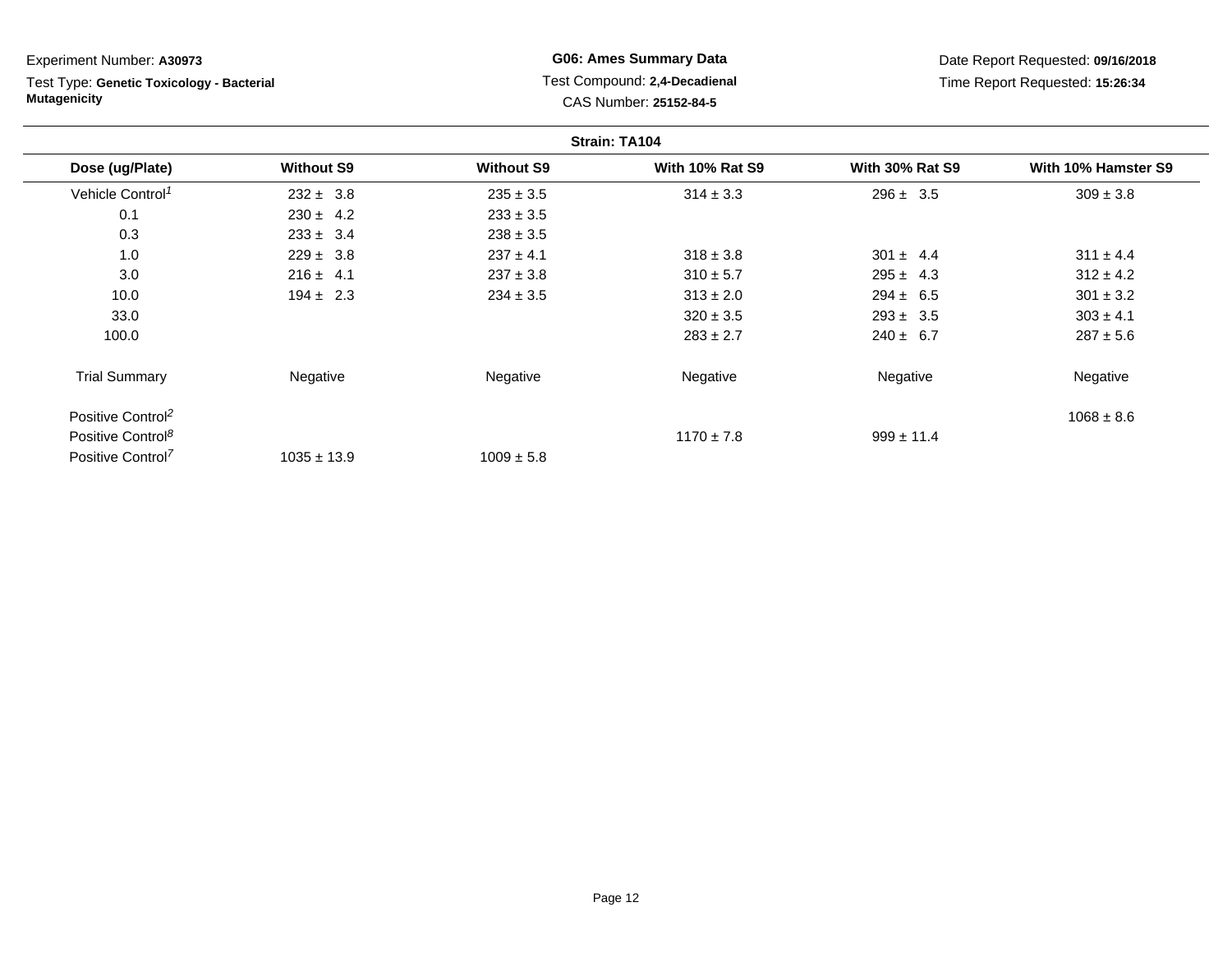Test Type: **Genetic Toxicology - Bacterial Mutagenicity**

| Dose (ug/Plate)                                                                                 | With 30% Hamster S9 |
|-------------------------------------------------------------------------------------------------|---------------------|
| Vehicle Control <sup>1</sup>                                                                    | $296 \pm 2.7$       |
| 0.1                                                                                             |                     |
| 0.3                                                                                             |                     |
| 1.0                                                                                             | $298 \pm 5.2$       |
| 3.0                                                                                             | $300 \pm 6.1$       |
| 10.0                                                                                            | $294 \pm 2.6$       |
| 33.0                                                                                            | $290 \pm 4.6$       |
| 100.0                                                                                           | $240 \pm 5.5$       |
| <b>Trial Summary</b>                                                                            | Negative            |
| Positive Control <sup>2</sup><br>Positive Control <sup>8</sup><br>Positive Control <sup>7</sup> | $1046 \pm 8.5$      |